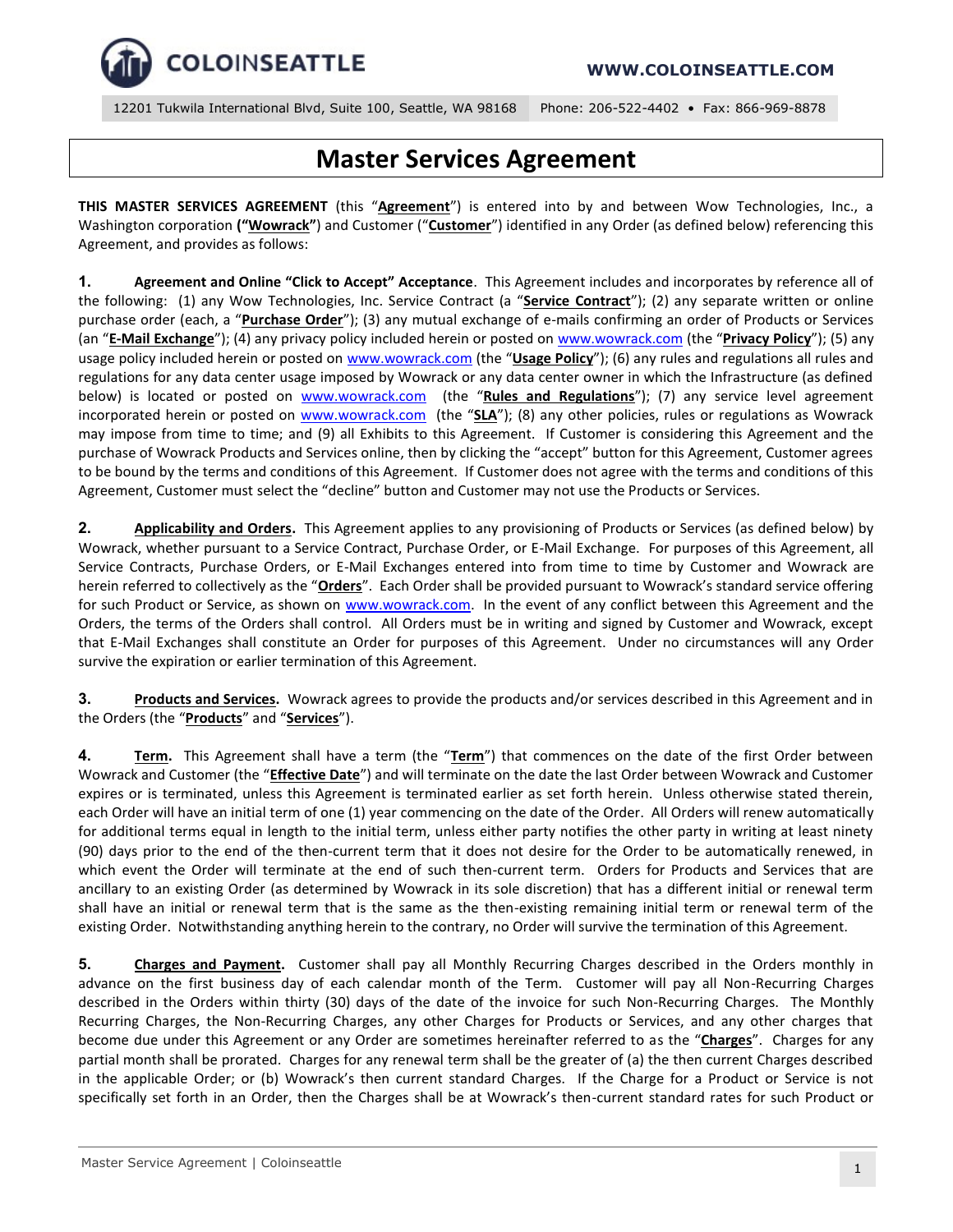12201 Tukwila International Blvd, Suite 100, Seattle, WA 98168 Phone: 206-522-4402 • Fax: 866-969-8878

Service. Each Order may specify the date for which Monthly Recurring Charges under such Order will commence, and if no date is specified, the Monthly Recurring Charges shall commence immediately. Unless otherwise specified in an Order, Wowrack may include Taxes in its charges, but Customer is responsible for paying Taxes on Products and Services.

**6. Late Fees, Interest and Disputes.** If any amount due under this Agreement is not received by its respective due date, in addition to its other available remedies, Wowrack may impose a late charge equal to five percent (5%) of the amount due. In addition, any past due amounts will accrue interest at the lesser of one and a half percent (1.5%) per month or the highest rate permitted by applicable law. If Customer reasonably disputes a Charge, Customer agrees to pay the undisputed balance to Wowrack according to the terms outlined in this Section. All disputes or requests for billing adjustments must be submitted in writing by the due date and submitted with payment of undisputed amounts due in order to be considered a valid dispute. Customer is responsible for paying all Charges even if such Charges are the result of an unauthorized use of the Products or Services by an employee or customer of Customer, any person to whom Customer has given access to the Services, any person who gains access to the Services as a result of Customer's failure to properly secure the Services, or any other third party acting by or under Customer. In the event Customer disputes a Charge, and the dispute is resolved against Customer, then Customer will pay the disputed amount together with interest at the rate set forth above from the date the Charge was originally due.

**7. Wowrack Reserved Rights.** Wowrack reserves the right to add, modify or eliminate Products or Services at any time. Wowrack also reserves the right to cause any Products or Services to be delivered or performed by third party providers. Wowrack will endeavor to invoice Customer on a monthly basis, but reserves the right to bill at such later time or times as may be reasonably necessary in the discretion of Wowrack. Wowrack reserves the right to change its standard Charges at any time. Wowrack reserves the right to make changes to its policies, the Usage Policy, and the Rules and Regulations from time to time at its reasonable discretion. Changes to the Agreement will be effective as to Customer upon notice to Customer, or upon posting o[n www.wowrack.com](http://www.wowrack.com/) or at the data center where the Infrastructure is located.

**8. Network and Infrastructure.** As used herein, "**Network**" shall mean all Wowrack network infrastructure, including network hardware such as routers, firewalls, switches and cabling that is essential to the provisioning of Services hereunder. The space in which the Products and Services are offered, together with all infrastructure and building systems, and power capacity and systems relating thereto are collectively hereinafter referred to as the "**Infrastructure**". Wowrack reserves the right to expand, contract or change the definitions of Network or Infrastructure at any time during the term of this Agreement. If specified in an Order or if access is a standard part of a Services offering, subject to this Agreement, Customer will have key card access to the Network and Infrastructure twenty-four (24) hours per day, three hundred sixty-five (365) days per year. Customer shall not use the Network and Infrastructure for any other purpose. Customer shall not use the Network or Infrastructure, or allow access thereto or use thereof, except in accordance with the terms of this Agreement. Neither Customer nor its employees, agents, contractors or invitees (each, a "**Customer Authorized Person**") shall damage any part of the Network and Infrastructure or any property or equipment located in or about the Network and Infrastructure, or allow any debris or supplies to be left in or about the Network and Infrastructure. Customer shall not maintain or permit any nuisances with respect to the Network and Infrastructure. Neither Customer nor its Customer Authorized Persons shall permit any explosive, toxic, flammable or combustible material or any hazardous or toxic materials, as defined under applicable law, to be located in or about the Network and Infrastructure, except in compliance with all applicable law. Customer is responsible for all costs associated with the clean up or remediation of such materials.

**9. Domain Names.** If Customer registers, renews, or transfers a domain name through Wowrack, Wowrack will submit the request to its domain name services provider (the "**Registrar**") on behalf of Customer. Wowrack's sole responsibility is to submit the request to the Registrar. Wowrack is not responsible for any errors, omissions, or failures of the Registrar. Customer is responsible for the ongoing relationship with the Registrar.

**10. "As Is" Network and Infrastructure and No Representations.** The use of the Network or Infrastructure, and/or the installation of Customer Equipment (as defined below) by Customer or by Wowrack at Customer's request, at the Network and Infrastructure shall be conclusive evidence that Customer accepts the Network and Infrastructure "as is and with all faults", and that the Network and Infrastructure is suitable for the use intended by Customer and is in satisfactory condition.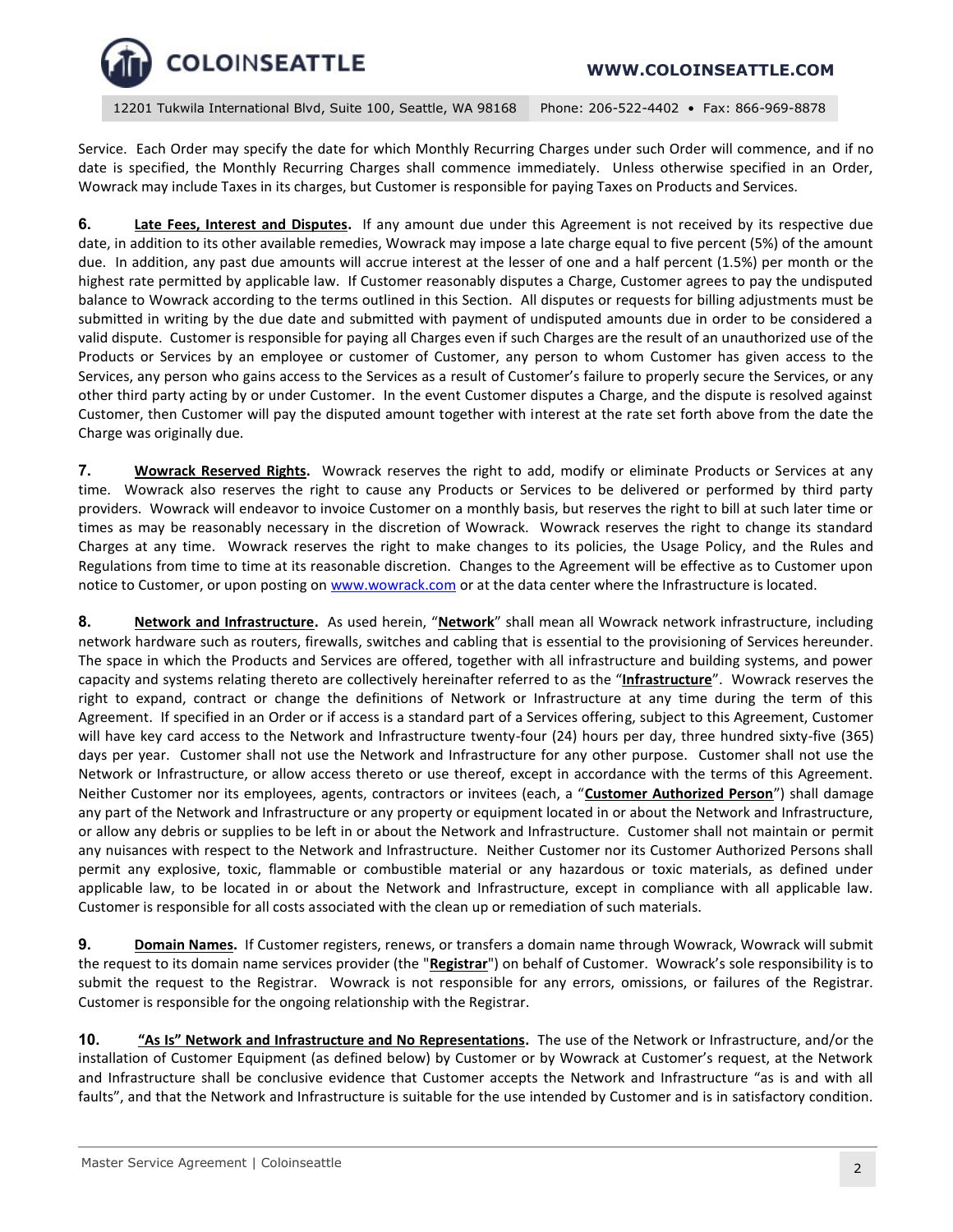

Customer acknowledges that no representation has been made by Wowrack as to the fitness of the Network and Infrastructure for Customer's intended purpose. Customer acknowledges that Wowrack has made no warranties, whether express, implied, oral, or written, relating to this Agreement, including but not limited to, any implied warranty of merchantability or fitness for a particular purpose, except as specifically set forth herein. All Services are provided or performed on an "as is", "as available" basis, and Customer's use of the Network, Infrastructure, Products and Services is solely at its own risk.

**11. Compliance with Laws and Agreement,** Customer represents and warrants to Wowrack that Customer is and will remain at all times during the Term in full compliance with all applicable law. Customer acknowledges that Wowrack reserves the right to cooperate at all times during the term of this Agreement with law enforcement or other governmental agencies, that Wowrack has no obligation to inform Customer of any ongoing subpoenas or other investigative inquiries of such agencies, and that Wowrack has no liability to Customer for any such cooperation or such failure to inform Customer. At all times during the Term, Customer agrees to comply with this Agreement.

**12. Customer Authorized Persons.** Customer assumes full responsibility and liability for all acts or omissions of Customer's Authorized Persons while using or physically located in or around the Network and Infrastructure. Prior to any access to the Network and Infrastructure by a Customer Authorized Person, Customer shall deliver a written request to Wowrack, specifying: (a) the names and addresses of each proposed Customer Authorized Person; (b) a summary of the qualifications and experience of each Customer Authorized Person; (c) a description of the services to be performed by such Customer Authorized Person; (d) the planned dates and times of such activities; and (e) that Customer has provided each Customer Authorized Person with a copy of Wowrack's policies, the Usage Policy, and the Rules and Regulations. Customer shall cause each Customer Authorized Person to agree to comply with such policies, said Usage Policy and Rules and Regulations. No Customer Authorized Person can bring any other individuals into a Wowrack data center (each a "**Data Center**"), or otherwise in or around the Network or the Infrastructure, without Wowrack's consent. Customer may provide Wowrack with a list of Customer Authorized Persons for pre-approval. Wowrack shall have the right to disapprove of or restrict any Customer Approved Person's access to the Network and Infrastructure at any time and for any reason.

**13. No Liens.** Customer shall pay all costs and charges: (a) for work done by Customer or any Customer Authorized Person on or about the Network and Infrastructure; and (b) for all materials furnished by Customer for or in connection with such work. Customer shall keep any Data Center and the Network and Infrastructure free and clear from all mechanics' liens and claims of liens, and all other liabilities, liens, claims and demands on account of such work done by or on behalf of Customer or any Customer Authorized Person, and shall indemnify Wowrack against and hold Wowrack, Wowrack's landlord, and any mortgagee or holder of a deed of trust or similar encumbrance on the Network and Infrastructure or Data Center, harmless from any loss or damage associated therewith. If any such lien is filed at any time against the Network and Infrastructure or Data Center, or any part thereof, Customer will immediately give Wowrack notice of such occurrence and shall remove, discharge or bond any such lien within thirty (30) days of its filing. If Customer fails to remove, discharge or bond at 150% of such lien within such time period (or such shorter period as may be required by a mortgagee or holder of a deed of trust or similar encumbrance on the Network and Infrastructure or Data Center, notice of which shorter period is given to Customer), Wowrack shall have the right, but not the obligation, to remove, discharge or bond such lien at Customer's cost, and Customer shall reimburse Wowrack for such costs upon invoice therefor. Nothing contained in this Agreement shall be deemed to constitute a consent or agreement of Wowrack to subject the Network and Infrastructure or any Data Center to liability under any mechanics' or other lien law. Customer expressly disclaims any right, title, or interest in or to any of Wowrack's equipment or property, or in that of any of Wowrack's affiliates, customers, agents or customers, whether located in the Data Center, within the Network and Infrastructure or elsewhere.

**14. Carrier Neutral Provisions.** Wowrack has already contracted with a carrier or carriers for the provision of connectivity to the Network and Infrastructure. This Agreement do not always include the provision of local access. If Customer's desire to have separate network agreements with telecommunications carriers, Customer must enter into separate agreements with such providers (provided, however, that each such carrier must also negotiate access to the Network and Infrastructure with Wowrack and the owner of the Data Center. If Customer desires to interconnect or crossconnect with any other user of the Data Center, the Network and Infrastructure, Customer must enter into separate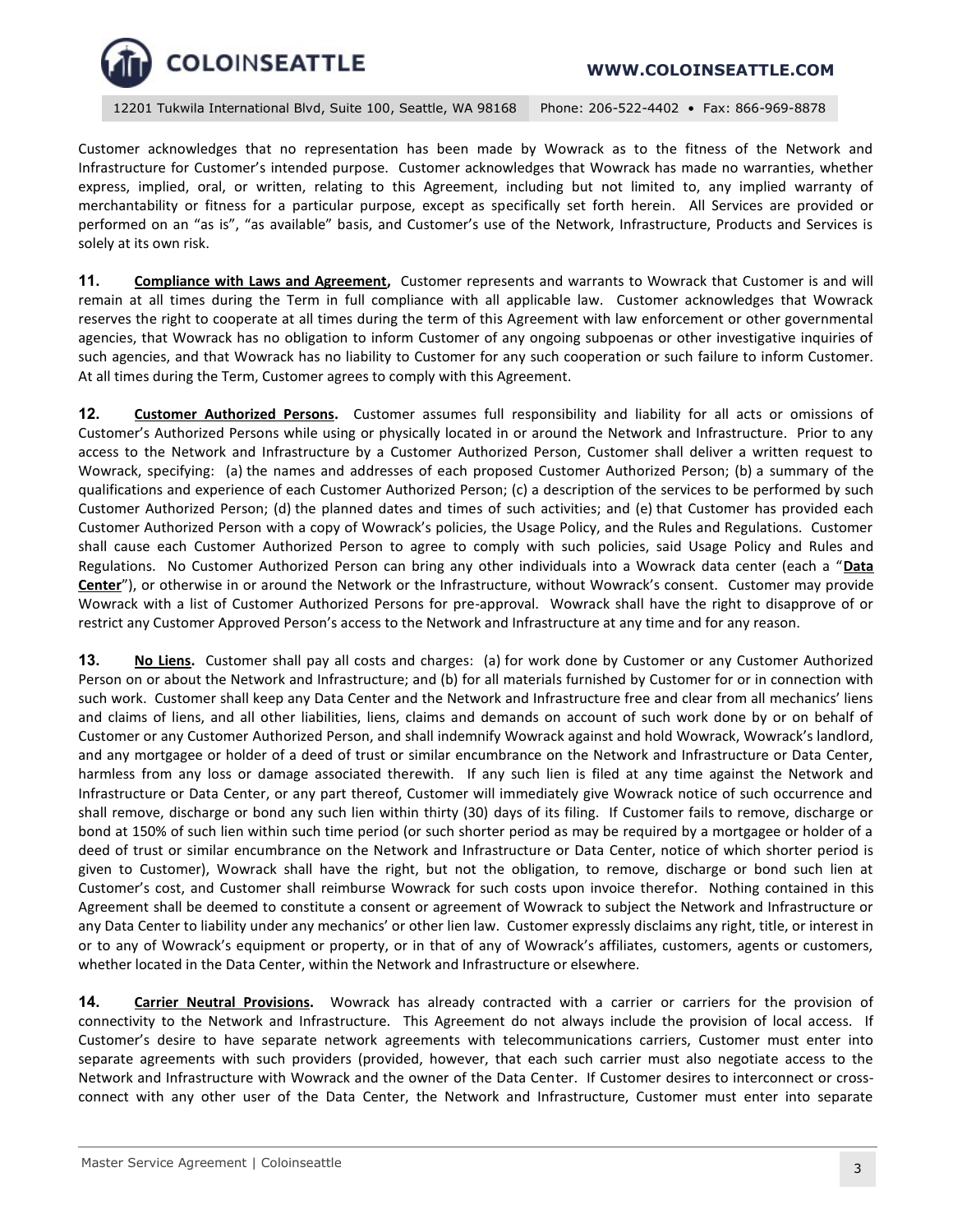

agreements with such user. All such agreements must be subject to this Agreement, and all connections with such carriers or users must be made by Wowrack. Wowrack reserves the right to charge Customer for Wowrack's actual, documented reasonable costs incurred in facilitating any such connection. All such connection services shall be provided under the direction of Wowrack's personnel. Unless otherwise specified in the Orders, Wowrack reserves the right to prohibit certain carriers from entering the Network and Infrastructure, or to change carriers or remove carriers from the Network and Infrastructure, in its sole discretion.

**15. Taxes.** Customer will pay all taxes, governmental fees, and third-party charges related to the ownership and operation of Customer Equipment, Customer's usage of the Network and Infrastructure, and the activities of Customer at the Network and Infrastructure. Without limiting the foregoing, Customer is responsible for timely paying in full all sales, use, transfer, privilege, excise, and all other taxes and duties which are levied, assessed or imposed by reason of the performance by Wowrack or Customer under this Agreement or by Customer with respect to its operations and use of the Data Center, Network and Infrastructure and Customer Equipment ("**Taxes**"); but the term "Taxes" excludes any income taxes on Wowrack's profits.

**16. Wowrack Indemnification.** Wowrack will indemnify defend and hold harmless Customer and its affiliates, owners, officers, directors, employees, contractors and agents (collectively, the "**Customer Parties**") from any and all third party actions, liability, damages, costs and expenses (including reasonable attorneys' fees and expenses) arising from personal injury or property damage resulting solely from the gross negligence or willful misconduct of Wowrack. Customer hereby waives and releases all claims against Wowrack, its agents, employees, officers, directors, affiliates, and owners (collectively, the "**Wowrack Parties**"), and agrees that the Wowrack Parties shall not be liable for injury to person or damage to property sustained by Customer or any Customer Parties occurring in or about the Data Center, the Network and Infrastructure or otherwise relating to this Agreement, except such injury or damage resulting solely from the gross negligence or willful misconduct by Wowrack.

**17. Customer Indemnification.** Customer will indemnify defend and hold harmless the Wowrack Parties, as well as Wowrack's landlord and Wowrack's landlord's lender, from any and all third party actions, liability, damages, costs and expenses (including reasonable attorneys' fees and expenses) arising from or relating to (a) personal injury or property damage resulting from any act of Customer, any Customer Party, or any other person accessing the Data Center, Network and Infrastructure due to the actions of Customer; (b) any claim by Customer, Customer Parties or any of Customer's Authorized Persons other than a claim based solely on the gross negligence or willful misconduct of Wowrack; (c) any claim by a customer or end-user of Customer relating to, or arising out of, Customer's or any of its customers' services or the Services provided under this Agreement (including claims relating to interruptions, suspensions, failures, defects, delays, impairments or inadequacies in any of the aforementioned services, including the Services from Wowrack); (d) any claim that Customer has failed to fulfill a contractual obligation with a third party; and (e) any claim resulting from Customer's failure to obtain any consents required to be obtained by Customer hereunder; and (f) any claim by a party claiming by through or under Customer or any Customer Authorized Person to the extent that such claim, if sustained, would result in any greater obligation or liability of Wowrack to such party than Wowrack has undertaken to Customer under this Agreement.

**18. Limitation of Liability.** IN NO EVENT WILL EITHER PARTY BE LIABLE TO THE OTHER PARTY FOR ANY CONSEQUENTIAL, INDIRECT, INCIDENTAL, SPECIAL, RELIANCE, EXEMPLARY OR PUNITIVE DAMAGES, INCLUDING LOST PROFITS, LOSS OF BUSINESS, LOSS OF REVENUES, LOSS OF DATA, SERVICE INTERRUPTION, OR TRANSMISSION PROBLEMS OR CORRUPTION OF DATA, EVEN IF ADVISED OF THE POSSIBILITY OF SUCH DAMAGES, OR ANY OTHER TYPE OF DAMAGES OTHER THAN DIRECT DAMAGES (AND WITH DIRECT DAMAGES, ONLY TO THE EXTENT PERMITTED IN THIS AGREEMENT). NOTWITHSTANDING ANYTHING IN THIS AGREEMENT TO THE CONTRARY, WOWRACK'S TOTAL LIABILITY IN THE AGGREGATE (INCLUDING ATTORNEYS' FEES) ARISING FROM OR RELATED TO THE SUBJECT MATTER OF THIS AGREEMENT WILL BE LIMITED TO, AND WILL NOT EXCEED, THE AMOUNT ACTUALLY PAID BY CUSTOMER FOR RECURRING CHARGES FOR THE MONTH IMMEDIATELY PRIOR TO THE MONTH IN WHICH THE FIRST CLAIM BROUGHT BY CUSTOMER AGAINST WOWRACK RELATING TO THIS AGREEMENT AROSE.AS A FURTHER LIMITATION, WOWRACK'S MAXIMUM LIABILITY RELATING TO ANY SERVICE THAT HAS A NON-RECURRING CHARGE WILL EQUAL THE AMOUNT OF THE NON-RECURRING CHARGE FOR SUCH SERVICE ON THE OCCASION GIVING RISE TO THE CLAIM. THE LIMITATIONS SET FORTH IN THIS SECTION APPLY TO ANY CLAIMS AND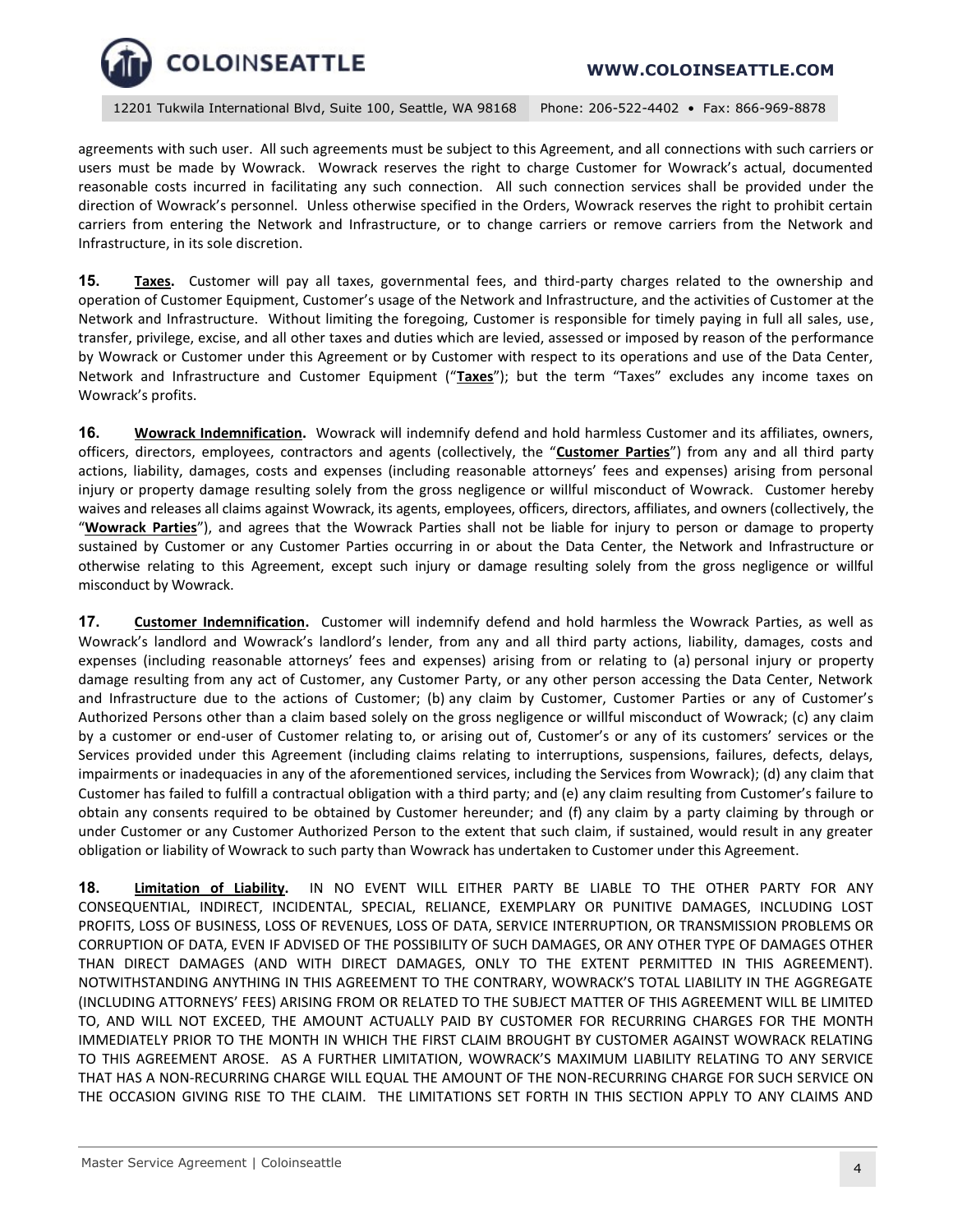

CAUSES OF ACTION WHATSOEVER, REGARDLESS OF THE FORMS OF THE ACTIONS, AND WHETHER IN CONTRACT, TORT, STRICT LIABILITY OR OTHER THEORY.

**19. Service Level Terms.** Wowrack guarantees that the Services will be provided in accordance with the Wowrack's then-current SLA, as the same is posted on [www.wowrack.com](http://www.wowrack.com/) from time to time.

**20. Insurance.** Unless Wowrack otherwise agrees, Customer agrees to maintain, at Customer's expense (a) Commercial General Liability Insurance in an amount not less than Two Million Dollars (\$2,000,000) per occurrence for bodily injury, death and property damage, which policy will include contractual liability coverage related to this Agreement; and (b) Workers' Compensation and employer's liability insurance in an amount not less than that prescribed by applicable law. Prior to any use of the Network and Infrastructure or delivery of Customer Equipment to the Network and Infrastructure, Customer will furnish Wowrack with certificates of insurance that evidence the minimum levels of insurance set forth herein and which name Wowrack and the owner of the Data Center (and any other party specified by Wowrack) as an additional insureds. In addition, Customer will cause its insurance company to notify Wowrack of any non-renewal, cancellation, reduction in policy limit or other material change in Customer's coverage at least forty-five (45) days prior to such change in coverage. Customer shall also provide evidence of such insurance covering each Customer Authorized Person before such Customer Authorized Person is allowed into the Network and Infrastructure. Wowrack will not have any obligation to insure any property belonging to or in the possession of Customer. Customer will ensure that each insurance policy of Customer required under this Agreement, will provide that the underwriters waive all rights of subrogation against the Wowrack Parties in connection with any liability or damage covered by Customer's insurance policies.

21. **Confidentiality.** Wowrack and Customer agree that if either party (the "Disclosing Party") provides confidential or proprietary information ("**Confidential Information**") to the other party (the "**Recipient Party**"), such Confidential Information shall be held in confidence, and the Recipient Party shall afford Confidential Information the same care and protection as it affords generally to its own confidential and proprietary information (which in any case shall be not less than reasonable care) in order to avoid disclosure to or unauthorized use by any third party. This Agreement, including its existence and all of the terms, conditions and provisions, constitutes Confidential Information. In addition, notwithstanding anything in this Agreement to the contrary, (i) this Agreement will be deemed Confidential Information of each party; and (ii) the design of the Network and Infrastructure, the Products and Services provided and equipment used at the Network and Infrastructure and the configuration, interconnection, switching and routing of cables, equipment, networks and services at the Network and Infrastructure will be considered Confidential Information of Wowrack. All information disclosed by either party to the other in connection with or pursuant to this Agreement shall also be deemed to be Confidential Information, provided that written information is clearly marked in a conspicuous place as confidential or proprietary, and verbal information is indicated as being confidential or proprietary when given or promptly confirmed in writing as such thereafter. All Confidential Information, unless otherwise specified in writing, shall remain the property of the Disclosing Party, shall be used by the Recipient Party only for its intended purpose. All Confidential Information, including all copies thereof, shall be returned to the Disclosing Party or destroyed after the Recipient Party's need for it has expired or upon the request of the Disclosing Party. Confidential Information shall not be reproduced except to the extent necessary to accomplish the purpose and intent of this Agreement, or as otherwise may be permitted in writing by the Disclosing Party. The foregoing provisions of this Section shall not apply to any Confidential Information which: (i) becomes publicly available other than through disclosure by the Recipient Party; (ii) is required to be disclosed by any governmental authority, applicable law or by court order; (iii) is independently developed by the Recipient Party; (iv) becomes available to the Recipient Party without restriction from a third party; or (v) becomes relevant to the settlement of any dispute or enforcement of either party's rights under this Agreement in accordance with its terms and conditions. If any Confidential Information is required to be disclosed pursuant to this Section, the party required to make such disclosure shall immediately inform the other party of the requirements of such disclosure and take all reasonable protective measures to preserve the confidentiality of such Confidential Information as fully as possible in the context of such permitted disclosure. Each party is responsible for ensuring that any Confidential Information of the other party that the first party discloses is kept confidential by the person receiving the disclosure. Notwithstanding the foregoing, (i) Wowrack may issue a press release announcing Customer's entry into the Network and Infrastructure without obtaining Customer's consent; and (ii) either party may publicly refer to the other party, orally and in writing, as a customer or vendor of services of or to the other party, as the case may be, without obtaining consent from such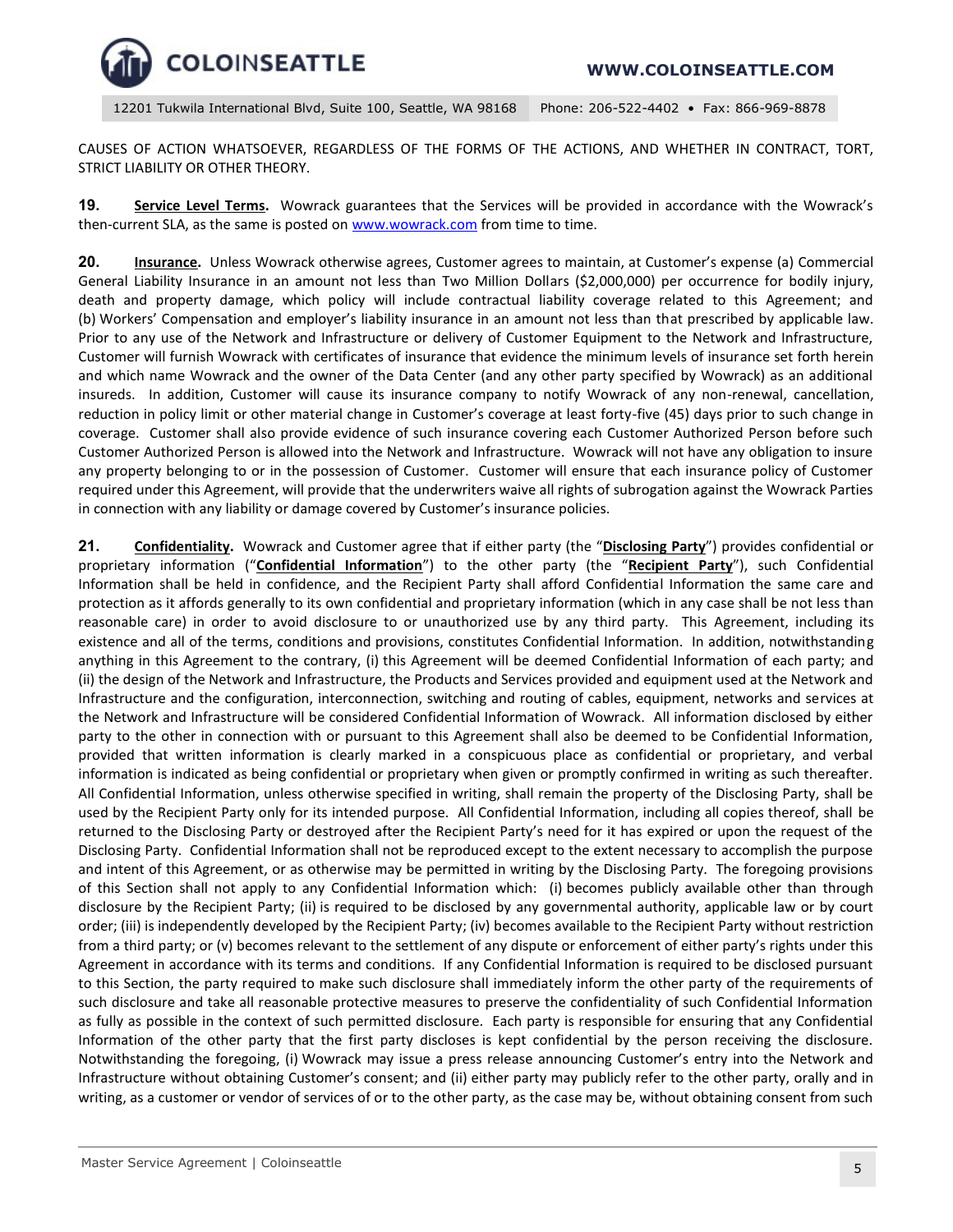

party. Notwithstanding the foregoing, either party may disclose Confidential Information to its employees or agents, its legal, financial, and accounting advisors, and to its lenders with a need to know such Confidential Information, provided that the Disclosing Party notifies any recipient of its confidential and proprietary nature.

**22. Default, Remedies and Termination.** It shall be a default under this Agreement if a party fails to perform its obligations under this Agreement, and then fails to cure such failure within ten (10) days (for monetary defaults) or thirty (30) days (for non-monetary defaults). Upon a default by Customer, Wowrack shall have all rights and remedies under applicable law or in equity, including, without limitation, the following: (a) the right to suspend or refuse to continue to provide any Products or Services without any liability to Customer for loss or damage until the default is cured in full; (b) the right to terminate any Order or this Agreement by notice to Customer; (c) the right to demand, and receive from Customer upon demand, the entire Charges due Wowrack for the unexpired Term, together with all costs, attorney's fees, and damages which may have been suffered or incurred by Wowrack as a result of Customer's default. In addition, Wowrack may terminate this Agreement and any Orders with Customer, effective immediately upon notice, if Customer becomes the subject of a bankruptcy proceeding or other insolvency proceeding. Upon any termination, Customer will remain liable to Wowrack for any accrued amounts owed prior to the effective date of termination. Customer expressly waives all legal notice to vacate the Network and Infrastructure after expiration of cure period.

**23. Effect of Termination.** Upon expiration or termination of an Order (or a portion thereof), with respect to the Network and Infrastructure covered by that Order, the license and all other rights of Customer with respect to such Network and Infrastructure, and the right to receive Services associated with such Network and Infrastructure, will terminate, and Customer will, subject to the terms of this Agreement, immediately remove all of Customer Equipment and other property belonging to Customer or Customer's Authorized Persons, but excluding any wiring, cable or other equipment or property owned, leased or licensed by Wowrack, from such Network and Infrastructure, no later than the effective date of such termination. Customer shall surrender the Network and Infrastructure in good condition, reasonable wear and tear excepted. If Customer fails to remove any such property by the effective date of termination, Wowrack will be entitled to pursue all available legal remedies against Customer, including one or more of the following remedies: immediately removing any or all such property and storing it at Customer's expense at an on-site or off-site location, shipping such property to Customer at Customer's expense, or liquidating such property in any commercially reasonable manner and charging Customer for all costs associated with the liquidation. In the event of any such liquidation, Wowrack shall not be responsible for data privacy or security associated with any content located on Customer's property. If Customer has not removed its equipment, due to no fault of Wowrack, by such  $30<sup>th</sup>$  day following such expiration or termination, Customer shall be liable for continued Charges at the Network and Infrastructure, prorated to the date of removal. Upon expiration or termination of this Agreement, Customer shall promptly discontinue use of the Services and relinquish use of the IP addresses and server names assigned to Customer by Wowrack in connection with the Services, including pointing any DNS for Customer's domain name(s) away from Wowrack.

**24. Wowrack's Security Interest.** In addition to any other remedies available under this Agreement or applicable law, Customer grants Wowrack a security interest in all Equipment now or hereafter located at the Network and Infrastructure, to secure payment of all amounts and satisfaction of all obligations due under this Agreement. Furthermore, effective upon Customer's failure to comply with this Agreement, Customer authorizes Wowrack (in addition to any other remedies available under this Agreement or applicable law) to file one or more financing statements, and Customer will sign such financing statements, and take such other actions as Wowrack reasonably requests, to perfect or continue such security interest.

**25. Representations.** Each party represents, warrants and covenants that as of the Effective Date, and as of the date of commencement of each Service to be provided hereunder, that: (a) it has taken all requisite corporate action to approve the execution, delivery and performance of this Agreement; (b) this Agreement constitutes a legal, valid and binding obligation enforceable against such party in accordance with its terms, subject to bankruptcy, insolvency, creditors' rights and general equitable principles; (c) its execution of and performance under this Agreement shall not violate any applicable existing regulations, rules, statutes or court orders of any local, state or federal government agency, court or body of any country or any contract or other agreement the party is subject to; (d) it is a corporation, partnership or limited liability company duly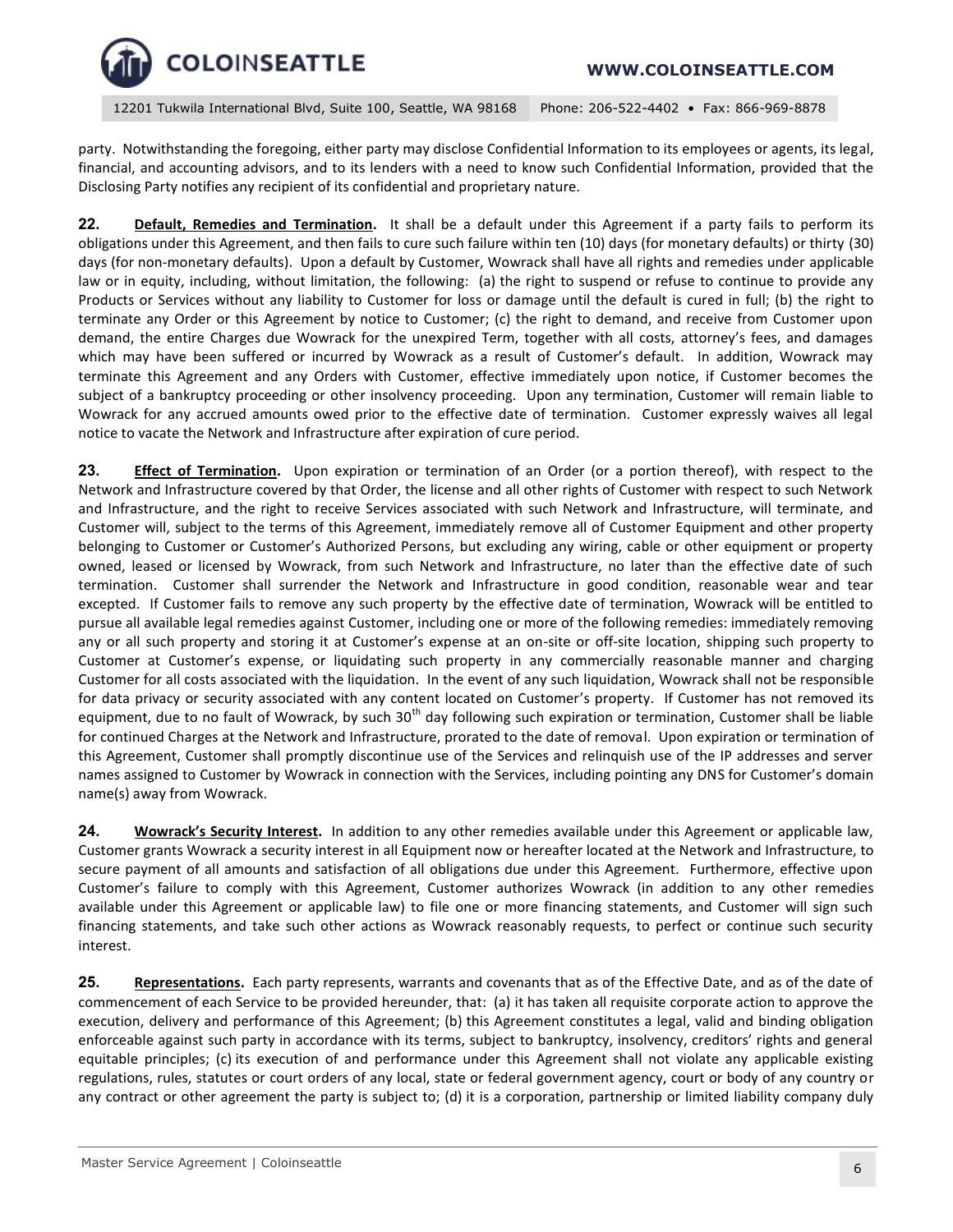12201 Tukwila International Blvd, Suite 100, Seattle, WA 98168 Phone: 206-522-4402 • Fax: 866-969-8878

organized, validly existing and in good standing under the applicable law of its state of incorporation; (e) it has the full right and authority to enter into, execute, deliver and perform its obligations under this Agreement; (f) its execution of and performance of this Agreement will not result in a breach of any agreement it may have with third parties or a violation of applicable law; (g) it is qualified to do business in all jurisdictions where such qualification is required by applicable law; and (h) it shall perform its obligations under this Agreement and use the Network and Infrastructure in a manner consistent with applicable law, and shall not use, or knowingly permit the Network and Infrastructure to be used, for any illegal purpose or in any other unlawful manner. Customer represents and warrants that it is not on the United States Department of Treasury, Office of Foreign Asset Controls list of Specially Designated National and Blocked Persons.

**26. Provisions Specific to Colocation Customers.** If Customer uses Wowrack's colocation Services and Products, then the following additional terms and conditions shall apply:

a. Wowrack, either directly or through its underlying provider, hereby grants a license to Customer to use the Infrastructure for the purpose of allowing Customer to install and operate its telecommunications equipment (the "**Customer Equipment**") in the Infrastructure (the "**Colocation Services**"). The Collocation Services shall be provided at locations to be determined by Wowrack.

b. Customer shall use the Network, Infrastructure and any Services for the sole purpose of installing, connecting, and operating Customer's network and computer equipment, wiring and cross-connects (whether owned, leased, licensed or otherwise obtained for use by Customer) located within the Licensed Racks. Before installation, Customer must submit to Wowrack, for its approval (which approval shall not be unreasonably withheld or delayed), all engineering plans and specifications pertaining to Customer Equipment to be installed.

c. Except as otherwise specified in the Orders, Customer will be responsible at its own expense, for configuring, providing, placing, installing, upgrading, adding, maintaining, repairing, and operating Customer Equipment, subject to this Agreement and the Orders. Customer shall maintain and keep in good order Customer Equipment. Customer has obtained or will obtain all necessary consents, licenses, permits and other approvals, both governmental and private, as may be necessary to permit Customer to perform its obligations under this Section. Customer shall furnish to Wowrack for its advance approval all engineering plans and specifications pertaining to Customer Equipment to be installed in the Infrastructure. Except as specifically provided in any Orders, Wowrack has no duty to monitor, maintain, or care for Customer Equipment. Customer shall be responsible for any correction, adjustment, change in use, maintenance or repair that Wowrack determines is necessary to eliminate any potentially unsafe or undesirable conditions. If Customer fails to rectify any condition to Wowrack's satisfaction within ten (10) days after notice from Wowrack, Wowrack may arrange for the required maintenance and/or repair. Customer shall reimburse Wowrack for all of Wowrack's costs relating thereto together with an additional fee of twenty (20%) percent of such costs. Upon sixty (60) days prior written notice or, in the event of an emergency, Wowrack may require Customer to relocate Customer Equipment to a location determined by Wowrack. Customer shall notify Wowrack before commencing any installation, interconnection, addition, upgrade, modification or alteration within or about the Network and Infrastructure or to Customer Equipment. Customer shall furnish and keep current a list of Equipment (the "**Customer Equipment List**") as a means for Wowrack to identify all Customer Equipment installed in the Infrastructure. Customer will provide to Wowrack its Customer Equipment List after installation of Customer Equipment and will maintain a current list with Wowrack as changes occur. Wowrack reserves the right to verify installation of Customer Equipment on Customer Equipment List. Customer must provide Wowrack with written notice of all removals of Customer Equipment.

d. Wowrack shall connect Customer Equipment to Wowrack's Network and Infrastructure. Wowrack shall provide the connectivity from Wowrack's network port to the meet-me room or other interconnect point within the Network and Infrastructure. Wowrack's network port shall be the demarcation point for such connection and shall establish each party's operational and maintenance responsibilities. Customer is responsible for the service from the demarcation point to Customer's network, including but not limited to interface cabling. Wowrack shall only be responsible for the connection from the demarcation point to the Wowrack network.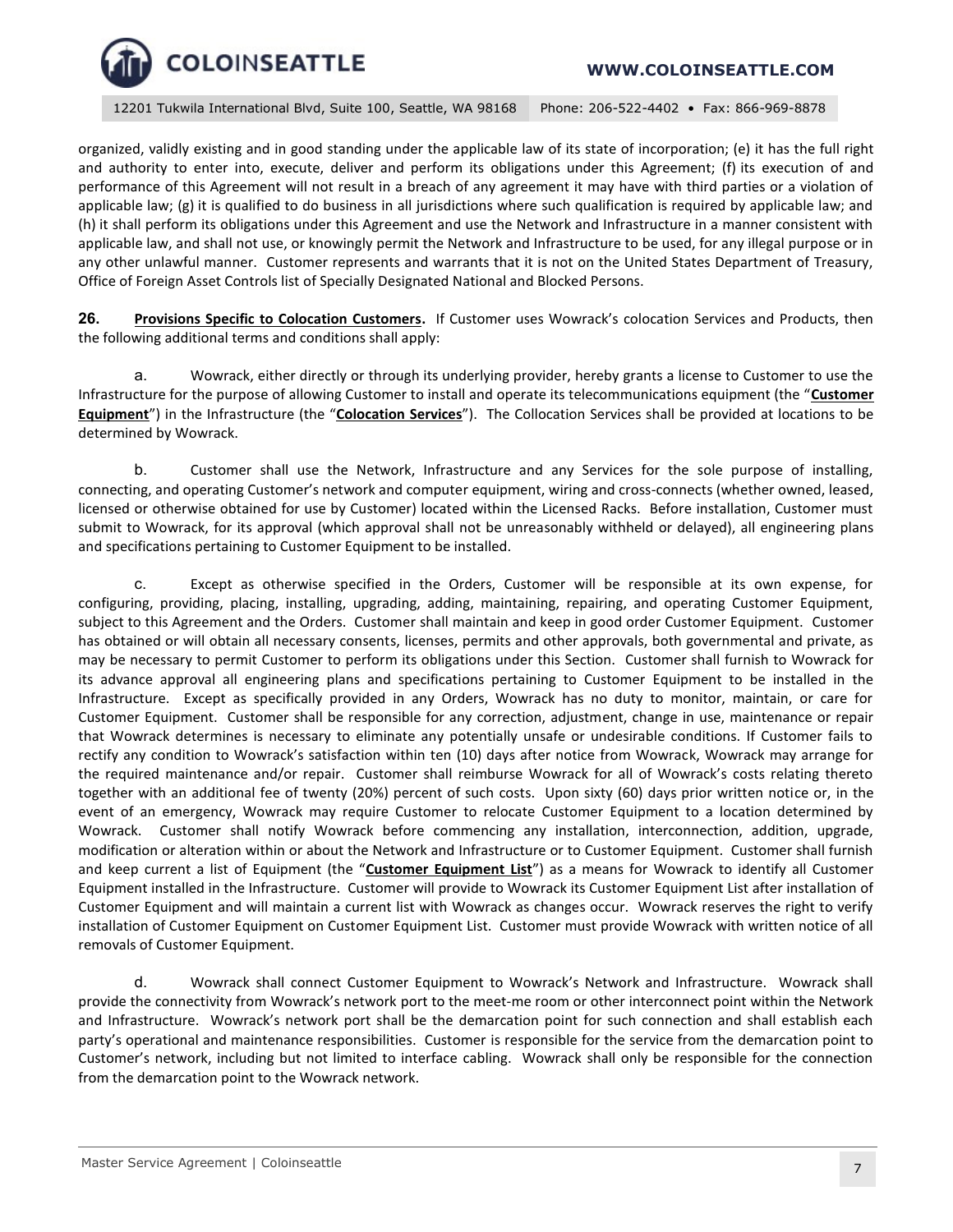12201 Tukwila International Blvd, Suite 100, Seattle, WA 98168 Phone: 206-522-4402 • Fax: 866-969-8878

e. Customer Equipment shipped to the facility must be labeled as belonging to Customer. Customer must inform Wowrack of pending shipments in advance. Customer must coordinate with Wowrack to coordinate any special Customer Equipment or needs for delivery, including inside delivery.

f. Customer agrees not to alter, tamper with, adjust, or repair any equipment or property not belonging to Customer, and agrees not to erect signs or devices on the exterior of the cabinets, cages, or make any construction changes or material alterations to the interior or external portions of the Infrastructure.

g. Customer may sublicense (but may not assign, delegate or otherwise transfer) its rights as a colocation customer of Wowrack to its customers (each, a "**Sublicensee**"). Prior to any sublicense to a Sublicensee, (i) Sublicensee must execute, and Customer will ensure that each Sublicensee executes, an agreement with Wowrack (the "**Sublicensee Terms**") acceptable to Wowrack in its sole discretion, and (ii) Customer shall provide Sublicensee with a copy of all policies, the Usage Policy and the Rules and Regulations. If Sublicensee fails to execute the Sublicensee Terms, Sublicensee shall have no right to sublicense, and any sublicense arrangement or agreement between Sublicensee and Customer will be null and void. Notwithstanding any sublicensing, Customer will remain fully responsible to Wowrack for the performance of all of Customer's obligations under this Agreement. In no event will Wowrack be deemed to be providing any Services to Sublicensee. A Sublicensee has no right to sublicense, delegate, assign or otherwise transfer its rights hereunder to any other person or entity without Wowrack's consent, which consent may be withheld for any reason whatsoever.

h. Customer shall at all times limit its power usage to eighty percent (80%) of any applicable power circuit. Wowrack reserves the right to require Customer to reduce power consumption on any applicable power circuit where the eighty percent (80%) level is exceeded.

i. Customer shall comply with any facility floor load maximums, as advised by Wowrack or the owners of the building in which a Wowrack facility is located from time to time. Wowrack reserves the right to require Customer to relocate any racks in any case where a facility floor load maximum is exceeded.

j. Wowrack reserves the right to relocate a Customer and any Customer Equipment at any time on thirty (30) days notice at Wowrack's expense. In the event of any such relocation, Wowrack will cooperate with Customer in taking steps to ensure that Customer's connectivity and services are not materially affected.

**27. Provisions Specific to Dedicated Server Customers.** If Customer uses Wowrack's dedicated server Services and Products, then the following additional terms and conditions shall apply:

a. Wowrack's "Dedicated Server Service" refers to the equipment, facilities, programming, data files, software, services and resources provided by Wowrack to enable Customer to outsource its data and internet requirements with access through the Wowrack Network and Infrastructure.

b. Customer shall provide to Wowrack, in the format and within the timeframe set forth in the schedule provided by Wowrack for implementing the Dedicated Server Service, any material that is required for customization of Customer's Dedicated Server Service, including, as such is applicable, computer files, images, logos, icons and other information (the "**Dedicated Server Material**"). Wowrack shall not be liable for any delay due to Customer's inability to respect the timeframe indicated in any implementation schedule or to perform one of the covenants of this Agreement. To the best of Customer's knowledge the Dedicated Server Material is free from any design and operational defect as well as from any virus. Customer warrants and represents to the best of Customer's knowledge that the Dedicated Server Material does not infringe on any third party patent, copyright, trademark or trade secret. Customer shall provide, upon request, the proof of its right or title to or interest in any patent, copyright, trademark or other intellectual property right related to the Dedicated Server Material.

c. Customer shall provide to Wowrack, administrative access (or root access) to Customer's operating system on the servers related to the Dedicated Server Service.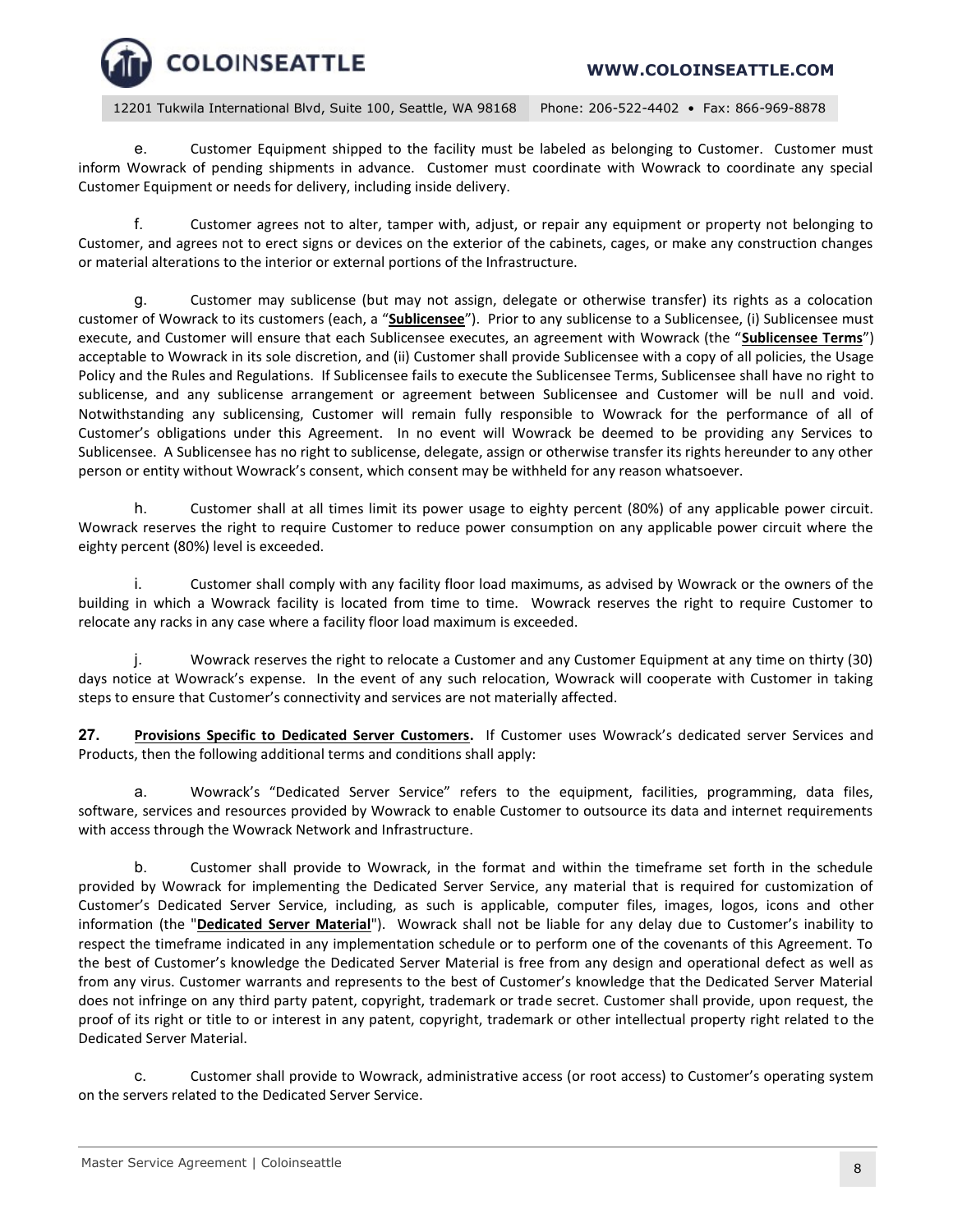

d. Wowrack will promptly replace any faulty hardware that has a material and adverse effect on the Products or Services with functionally equivalent hardware.

e. Wowrack will contract with third-party vendors to procure the requisite number of server-side licenses as enumerated in the Master Hosting Services Form. Such licenses will be owned and maintained by Wowrack unless separately agreed to by Wowrack and Customer in writing. Customer agrees to adhere to the terms and conditions of the manufacturer's software license agreement (available upon request.) Wowrack provides no warranties or guarantees with respect to third party software.

f. The Dedicated Server Service may only be used for lawful purposes and the content of the Dedicated Server Material shall comply with all applicable laws. Customer shall not knowingly post, permit access or display information containing any defamatory, offensive, threatening, obscene or otherwise illegal content or material protected by copyright, trade secret, patent or any other intellectual property laws. Wowrack reserves its right to terminate the Agreement and cease providing the Dedicated Server Service in the event that it determines that the Dedicated Server Material violates the terms of this Agreement.

g. Wowrack reserves the right to relocate a Customer and any Customer Equipment at any time on thirty (30) days notice at Wowrack's expense. In the event of any such relocation, Wowrack will cooperate with Customer in taking steps to ensure that Customer's connectivity and services are not materially affected.

**28. Provisions Specific to Managed Services Customers.** If Customer uses Wowrack's managed services Services and Products, then the following additional terms and conditions shall apply:

a. Wowrack "**Managed Services**" refers to the operation and maintenance of a Customer's infrastructure, equipment, facilities, programming, data files, software, services and resources, as specified in an Order. Managed Services may include improving the performance, availability and security of Customer's applications, including leased hardware and software and managed services for security, server availability, storage, backup and recovery services, server management and maintenance services, software upgrades and patches, hardware upgrades and replacements, data recovery services, load balancing services, backup services, monitoring, optimization, storage, professional services, capacity management services, network intrusion detection, firewalls, VPN services, and vulnerability scanning.

b. Wowrack will monitor the network, physical infrastructure and servers and applications on a 24 x 7 basis.

c. Wowrack will provide professional services on a time and materials basis. Professional services can include project management of the installation and configuration of a Customer's new environment, application consulting and management, security consulting, engineering services, network consulting, storage consulting, server clustering and Customer-caused fault repair.

d. Customer shall provide to Wowrack, in the format and within the timeframe set forth in the schedule provided by Wowrack for implementing the Managed Hosting Service, any material that is required for Wowrack to perform the Managed Services, including, as such is applicable, computer files, images, logos, icons and other information (the "**Managed Hosting Material**"). Wowrack shall not be liable for any delay due to Customer's inability to respect the timeframe indicated in any implementation schedule or to perform one of the covenants of this Agreement. To the best of Customer's knowledge the Managed Hosting Material is free from any design and operational defect as well as from any virus. Customer warrants and represents to the best of Customer's knowledge that the Managed Hosting Material does not infringe on any third party patent, copyright, trademark or trade secret. Customer shall provide, upon request, the proof of its right or title to or interest in any patent, copyright, trademark or other intellectual property right related to the Material.

e. Customer acknowledges and agrees that: (i) the performance of the Managed Services is subject to industry best practices, the technical limitations of the devices being managed and the equipment and infrastructure of Customer; (ii) certain Managed Services may expose vulnerabilities and could result in the disruption of services in some circumstances.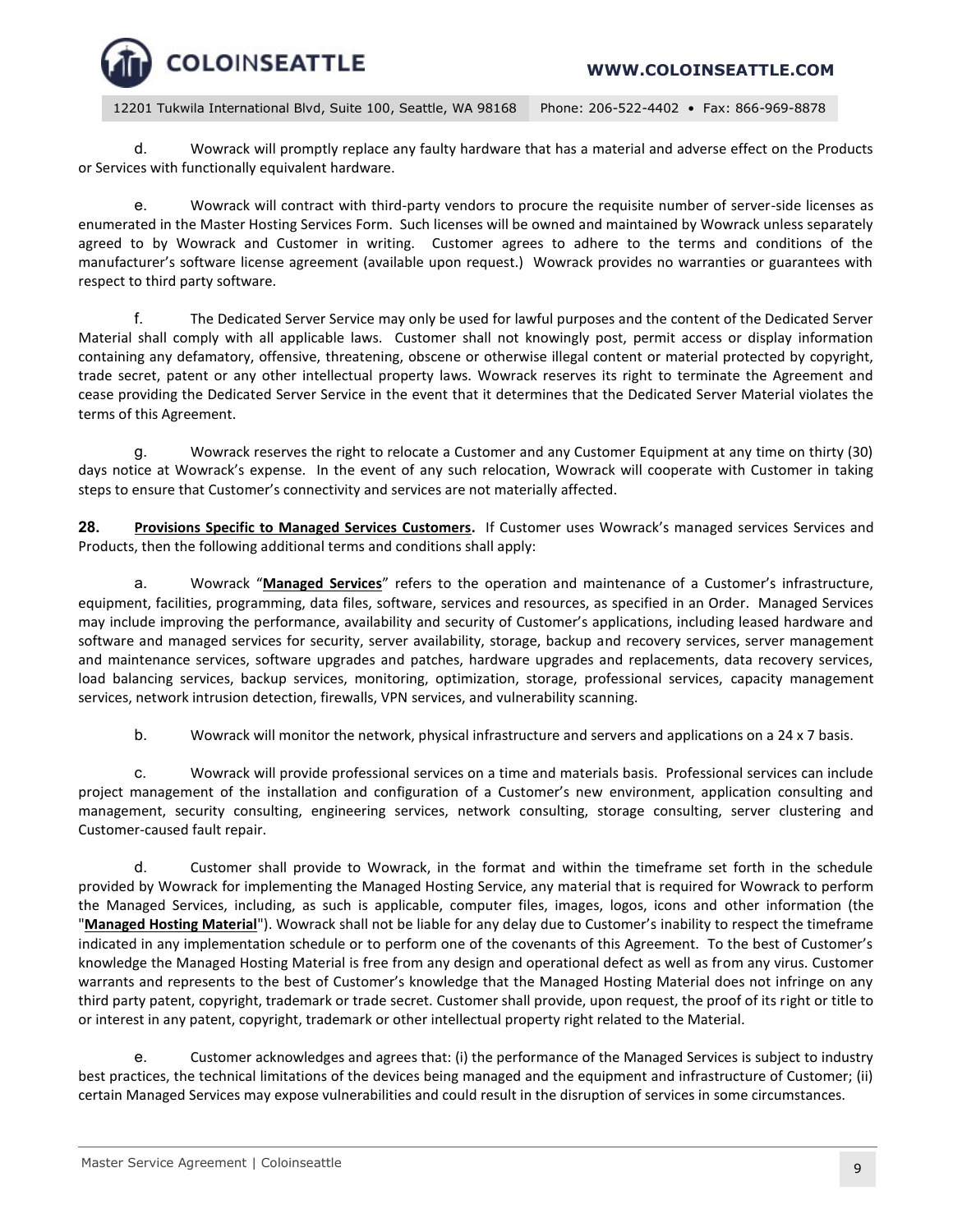## **WWW.COLOINSEATTLE.COM**

12201 Tukwila International Blvd, Suite 100, Seattle, WA 98168 Phone: 206-522-4402 • Fax: 866-969-8878

f. Wowrack will contract with third-party vendors to procure the requisite number of server-side licenses. Such licenses will be owned and maintained by Wowrack unless separately agreed to by Wowrack and Customer in writing. Customer agrees to adhere to the terms and conditions of the manufacturer's software license agreement (available upon request.) Wowrack provides no warrantees or guarantees with respect to third party software.

g. The Service may only be used for lawful purposes and the content of the Managed Hosting Material shall comply with all applicable laws. Customer shall not knowingly post, permit access or display information containing any defamatory, offensive, threatening, obscene or otherwise illegal content or material protected by copyright, trade secret, patent or any other intellectual property laws. Wowrack reserves its right to terminate the Agreement and cease providing the Service in the event that it determines that the Managed Hosting Material violates any applicable law or regulation.

h. If back-up services are included in the Managed Services offering or are included on an Order, Wowrack will use reasonable efforts to comply with Customer's back-up preferences. Under no circumstances will Wowrack have any liability or responsibility for the loss of back-up data, content, or other information, unless caused by the negligence or willful misconduct of Wowrack. In addition, Customer grants to Wowrack a non-exclusive royalty-free, worldwide right and license to digitize, convert, make copies of, and archive Customer's data, content and information for the purpose of performing their obligations under this Agreement.

i. Under no circumstances is Wowrack liable or responsible for security breaches, viruses, hacked servers, worms, lost or stolen data, or corrupted data, unless caused by the negligence or willful misconduct of Wowrack.

#### **29. Miscellaneous.**

a. Except where otherwise expressly stated inthis Agreement, all notices, consents, or approvals required by this Agreement will only be effective if in writing and sent by (i) certified or registered air mail, postage prepaid, or (ii) overnight delivery, to the parties at the respective street addresses, facsimile numbers, or (iii) electronic mail addresses, to the address set forth below:

Wowrack: Wow Technologies, Inc. 12201 Tukwila International Blvd, Suite #100 Seattle, WA 98168 Fax: 866-969-8878 e-mail:  $[Please provide]$ 

> \_\_\_\_\_\_\_\_\_\_\_\_\_\_\_\_\_\_\_\_\_\_\_\_\_\_\_\_\_\_\_ \_\_\_\_\_\_\_\_\_\_\_\_\_\_\_\_\_\_\_\_\_\_\_\_\_\_\_\_\_\_\_ \_\_\_\_\_\_\_\_\_\_\_\_\_\_\_\_\_\_\_\_\_\_\_\_\_\_\_\_\_\_\_

Customer:

or such other addresses or facsimile numbers as may be designated in writing by the respective parties. Notices, consents and approvals will be deemed effective on the date of receipt.

b. This Agreement will be governed in all respects by the internal laws of the State of Washington, without regard to principles of conflicts of laws. Jurisdiction and venue for all purposes related to this Agreement shall be in the state and federal courts of the State of Washington. Neither party will have any claim against the other party arising under or in any way relating to this Agreement unless the party asserting such claim gives written notice of such claim to the other party not later than six months after the date this Agreement expires or is early terminated. This Agreement shall not be governed by the United Nations Convention on the International Sale of Goods.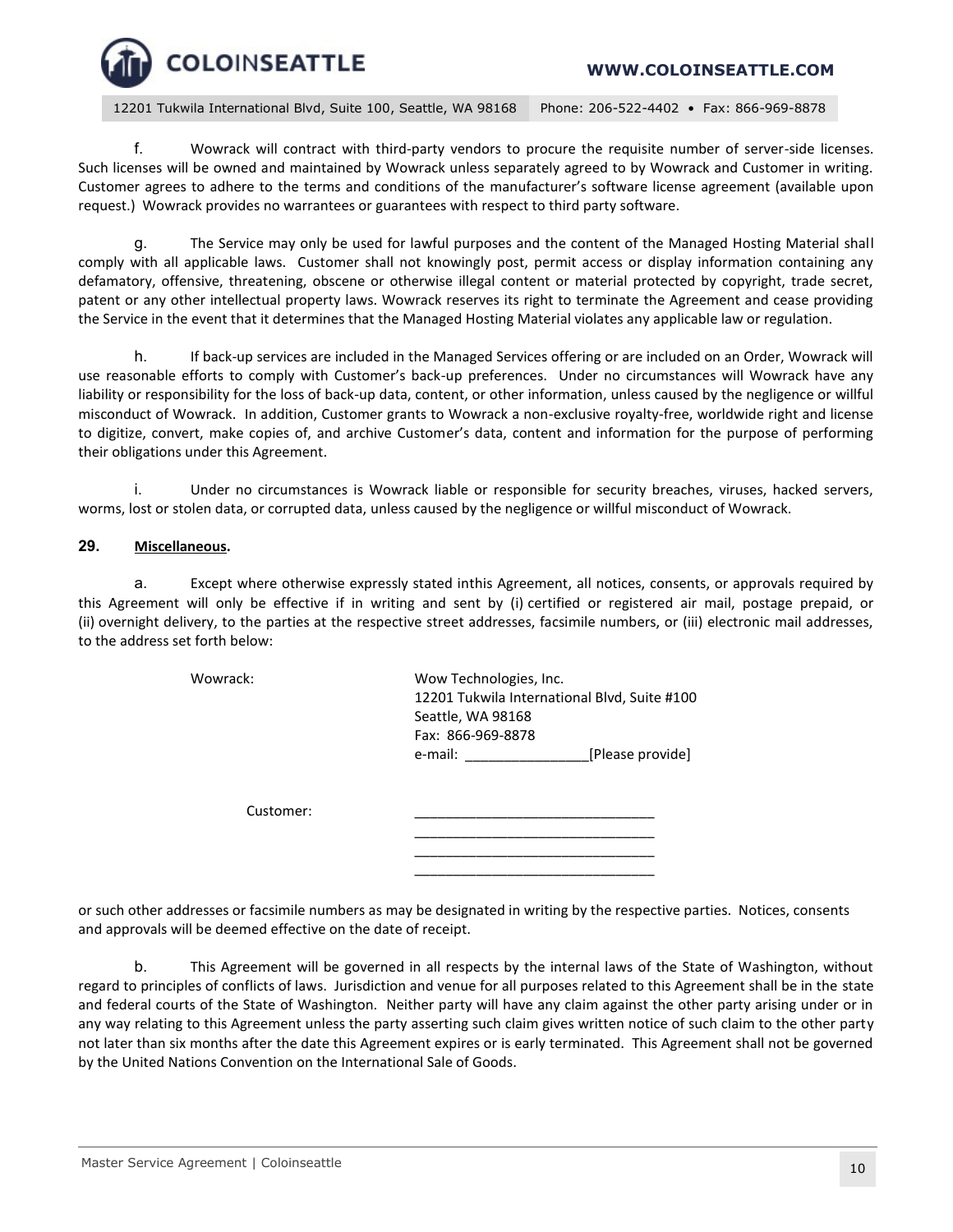12201 Tukwila International Blvd, Suite 100, Seattle, WA 98168 Phone: 206-522-4402 • Fax: 866-969-8878

c. In the event of any dispute relating to this Agreement, for thirty (30) days Wowrack and Customer shall attempt to resolve such dispute. If such dispute shall not be resolved in writing within such thirty (30) day period, the dispute shall be resolved by arbitration as follows: the party desiring arbitration (the "**First Party**") shall give notice to that effect to the other party, and shall in such notice appoint a person as arbitrator on its behalf. Within fifteen (15) days after its receipt of such notice, the other party by notice to the First Party shall appoint an arbitrator on its behalf, if the second arbitrator shall not be so appointed within such fifteen (15) days, the First Party may give a second notice to the other party demanding that the other party appoint an arbitrator within ten (10) days of its receipt of such second notice and if the other party shall not do so within such ten (10) day period, then the arbitrator appointed by the First Party shall appoint the second arbitrator. The two arbitrators appointed pursuant to the above shall try to appoint the third arbitrator. If, within twenty (20) days after the appointment of the second arbitrator, they shall not have agreed upon the appointment of the third arbitrator, either of the parties upon notice to the other party may request such appointment by the Office of the American Arbitration Association (the "**AAA**") closest to the Property, or in its absence, refusal, failure or inability to act, may apply to the presiding judge of the King County Superior Court (the "**Court**") for the appointment of such third arbitrator and the other party shall not raise any question as to the Court's power and jurisdiction to entertain the application and make the appointment. Each arbitrator shall be a qualified person who shall have at least ten (10) years experience in a calling connected with the matter of the dispute. The arbitration shall be conducted in accordance with the then prevailing, rules of the AAA, under the auspices of the office of the AAA closest to the Property, The arbitrators shall render their decision and award in writing upon concurrence of at least two (2) of their members, within thirty (30) days after the appointment of the third arbitrator. Such decision and award shall be binding and conclusive on the parties, shall constitute an "award" of the arbitrators within the meaning of the AAA rules and applicable law, and counterpart copies thereof shall be delivered to each of the parties. In rendering such decision and award, the arbitrators shall not add to, subtract from, or otherwise modify the provisions of this Agreement and shall apply applicable law. Judgment may be had under the decision and award of the arbitrators so rendered in any court of competent jurisdiction. Each party shall pay the fees and expenses of the arbitrator appointed by or for it. The fees and expenses of the third arbitrator, and all other expenses of the arbitration (other than the fees and disbursements of attorneys or witnesses for each party), shall be borne by the parties equally.

d. Except as may be specifically otherwise agreed by an affiliate or subsidiary of a party, neither party's directors, officers, affiliates, subsidiaries, employees, or contractors will have any liability to the other party with respect to this Agreement.

e. This Agreement as described in Section 1 above constitutes the complete and entire agreement between the parties with respect to the subject matter hereof. Each party hereby warrants and represents that the person signing this Agreement has full authority to execute this Agreement for the party on whose behalf he or she is signing. This Agreement may be executed in two or more counterparts, each of which will be deemed an original, but all of which together will constitute one and the same instrument. This Agreement may be amended only in writing by an instrument signed by all parties. Each party acknowledges and agrees that it has reviewed, and has had an opportunity to have reviewed, this Agreement, and it is the parties' intent that this Agreement will not be construed against either party. All section headings and captions are for convenience and reference only, and will not be used to construe this Agreement. If any provision of this Agreement is adjudged by a court or arbitrator to be invalid, illegal or unenforceable, the same will not affect the validity, legality, or enforceability of the portion of the provision, if any, that is not invalid, illegal or unenforceable, the application of such provision in any other circumstances, or the validity, legality, or enforceability of any other provision of this Agreement. All terms and conditions of this Agreement will be construed to be enforceable to the fullest extent permissible under applicable law, and, when necessary, the court or arbitrator in any action between the parties is requested to reform any and all terms or conditions to give them as much effect as possible.

f. No waiver of any breach of any provision of this Agreement will constitute a waiver of any prior, concurrent or subsequent breach of the same or any other provisions hereof, and no waiver will be effective unless made in writing and signed by an authorized representative of the waiving party and clearly understood by the waiving party to be such a waiver.

Sections 5-6, 8-10, 13, 15-18, 20-25 and 28 of this Agreement will survive the termination of this Agreement. In addition, all provisions of this Agreement that can only be given proper effect if they survive the termination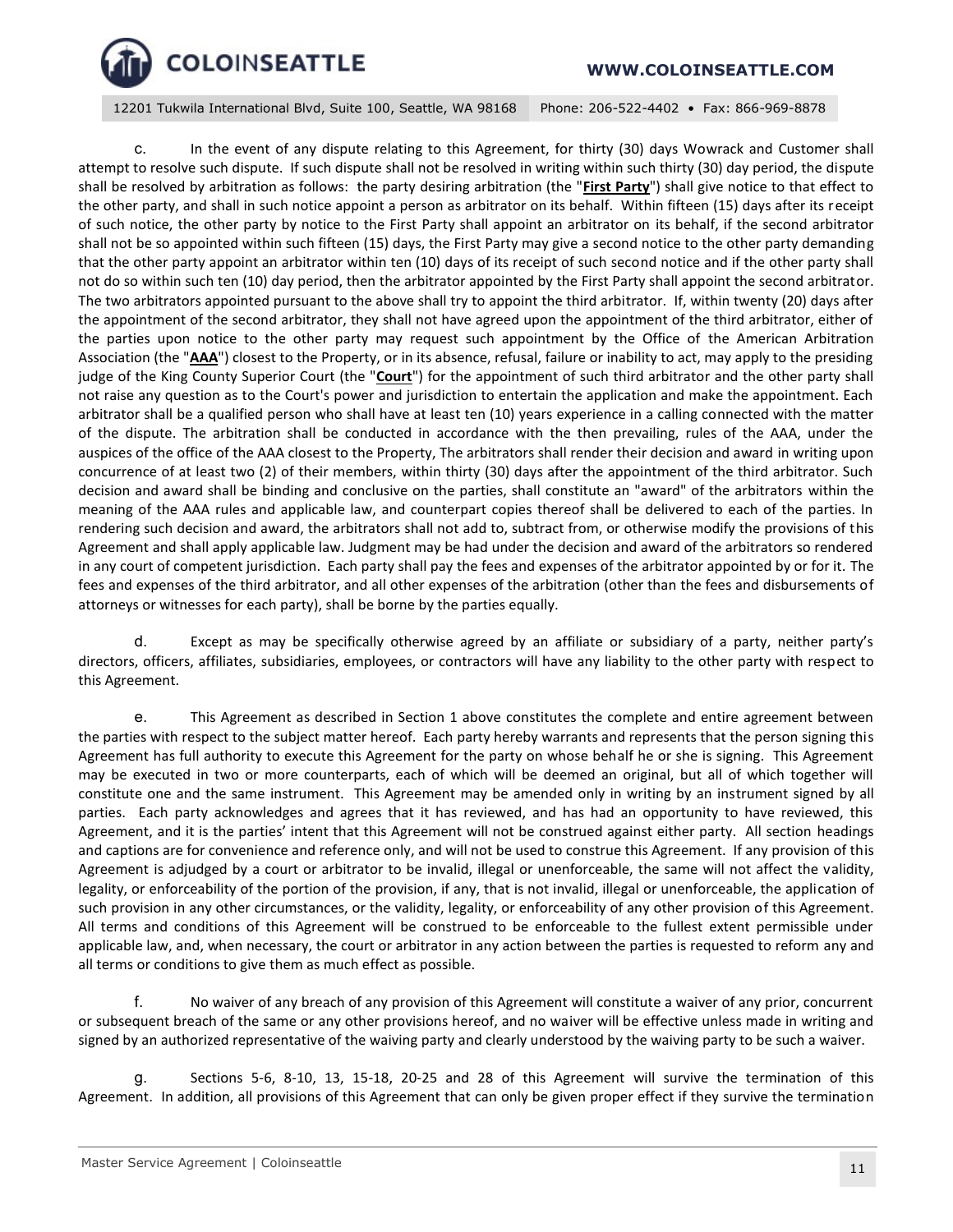

of this Agreement will survive the termination of this Agreement. This Agreement will be valid as to any obligation incurred prior to termination of this Agreement.

h. This Term does not establish any relationship of partnership, joint venture, employment, franchise or agency between Wowrack and Customer. Neither Wowrack nor Customer has the power to bind the other or incur obligations on the other's behalf without the other's prior written consent. Except as specifically provided herein, neither Customer nor Wowrack grants the other the right to use its trademarks, service marks, trade names, logos, copyrights, or other intellectual property rights or other designations in any promotion, publication, or press release without the prior written consent of the other party in each case. Any intellectual property developed by Wowrack during the performance of the Services shall belong to Wowrack unless Wowrack has otherwise agreed with Customer in advance in writing that Customer shall have an interest in such intellectual property.

i. This Agreement does not provide and is not intended to provide any third party beneficiaries, including but not limited to Customer's end users or customers, with any remedy, claim, reimbursement, cause of action or other right or privilege.

j. This Agreement, and the rights of Customer hereunder, are, without any further action by any party, subject and subordinate to the leases for the Network and Infrastructure and all superior instruments to such leases (including, without limitation, mortgages or ground leases for the Network and Infrastructure and the Data Centers, including, without limitation, all rights of access and maintenance granted to the owner of a Data Center. This Term is a services agreement and is not intended to and will not constitute a lease of any real or personal property. Customer acknowledges and agrees that (i) if it is a colocation customer, it has been granted only a license to use the Network and Infrastructure in accordance with this Agreement; (ii) Customer has not been granted any real property interest in any portion of the Network and Infrastructure (including, without limitation, the Network and Infrastructure); (iii) Customer has no rights as a tenant or otherwise under any real property or landlord/tenant applicable law; (iv) Customer has no right, title or interest in or to the Network, the Infrastructure, or any equipment or property located in the Data Center other than Customer Equipment. Wowrack hereby reserves, with respect to the Network and Infrastructure, all rights not specifically granted to Customer in this Agreement, including, without limitation, the right (i) of access to and use of the Network and Infrastructure for its own use or the use of others; (ii) to grant additional licenses to other persons or co-location customers for the use of portions of the Network and Infrastructure; and (iii) to exercise or grant other rights not inconsistent with the rights granted in this Agreement.

k. Wowrack may assign, delegate or transfer its rights and obligations under this Agreement and any Order to any person or entity, and in the event of any such assignment, transfer or delegation, and the assumption by the transferee of the obligations of Wowrack hereunder, Wowrack will be released from any further liability or obligation under this Agreement. Except as otherwise expressly set forth herein, Customer will not assign, delegate, transfer or sublicense any of its rights under this Agreement. Subject to the foregoing, this Agreement will be binding upon and inure to the benefit of all successors and permitted assigns of Wowrack and Customer.

l. Wowrack will not be responsible or in any way liable or responsible for any loss or damage to any party, and Customer will not have any termination or other rights (including any rights to a credit under the Service Level Agreement set forth above), arising out of or relating to a Force Majeure Event. As used herein, a "**Force Majeure Event**" shall mean any failure by Wowrack to perform its obligations under this Agreement or any other interruption of Services provided hereunder if such failure or interruption is caused by events or circumstances beyond Wowrack's control, including, without limitation, acts of God, war, labor strike, terrorist act, fire, flood, earthquake, any applicable law or other action of any governing authority or agency thereof, interruption in traffic or transportation, interruption or delay in telecommunication or third party services, in the ability to obtain raw material or supplies, inability to obtain third party software and hardware, failure of a carrier to provide telecommunications services to the Network and Infrastructure, failure of the primary power supply to the Network and Infrastructure, scheduled and emergency network maintenance or software / hardware upgrades, Network or Internet security breaches including virus/worm attack, denial of service & misuse of service by authorized/unauthorized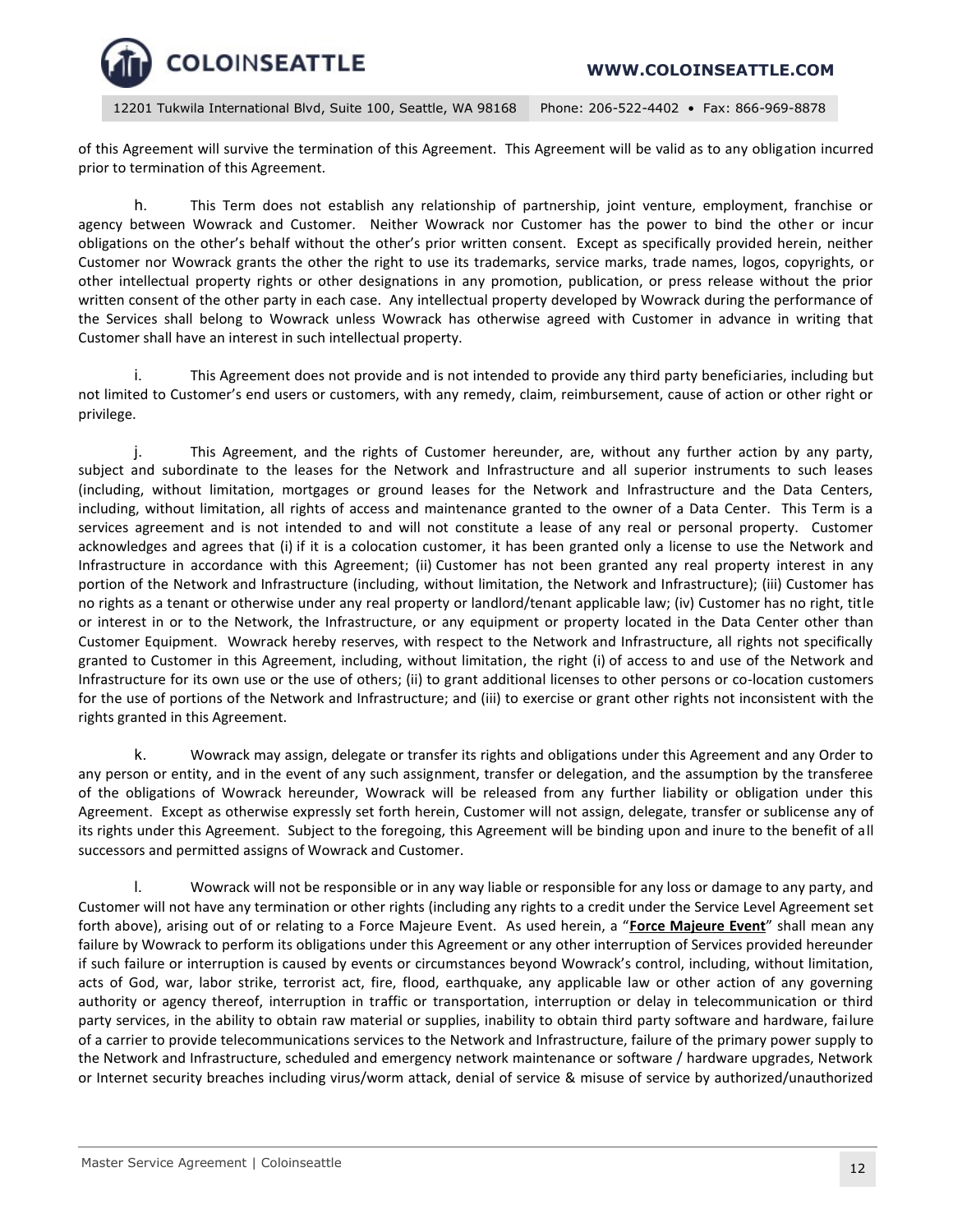

### **WWW.COLOINSEATTLE.COM**

12201 Tukwila International Blvd, Suite 100, Seattle, WA 98168 Phone: 206-522-4402 • Fax: 866-969-8878

users, DNS or email issues beyond direct control of Wowrack, failure of Customer's own equipment, inaccessible servers or accounts due to Customer password change, or failure or interruption of the internet.

m. Each party hereto shall indemnify the other for any brokerage or similar fees payable to brokers retained by said party that relate to the subject matter of this Agreement.

#### **[REMAINDER OF PAGE LEFT INTENTIONALLY BLANK; SIGNATURE PAGE FOLLOWS]**